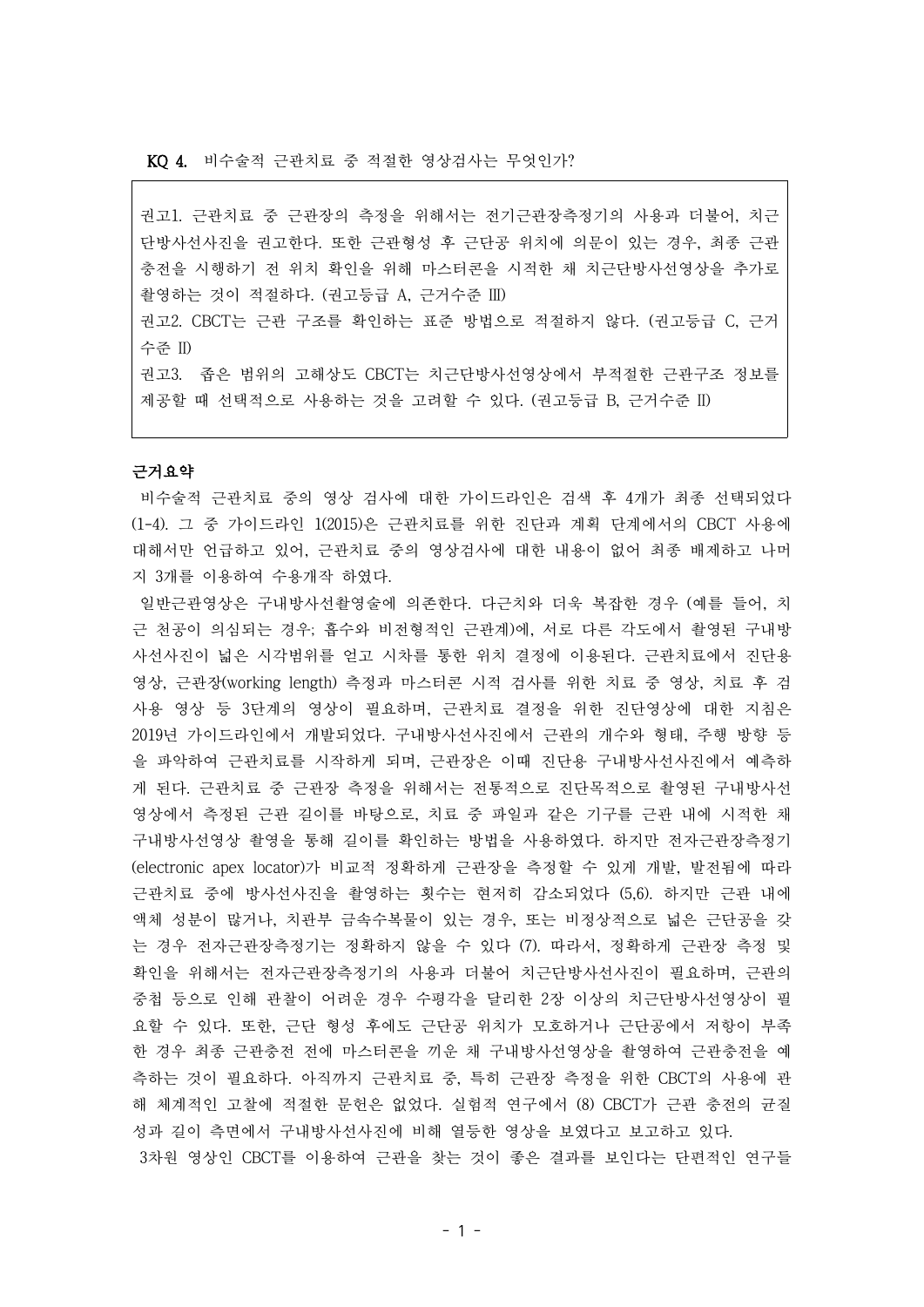이 보고되어 왔고, 특히 대구치의 MB2 근관이나 석회화된 근관을 찾는데 유용하다는 연구 결과들이 있다(9-14). 하지만, 근관확인과 이를 통한 진료 결정에서의 CBCT 영향력을 정량 화하기 위한 체계적인 고찰이나 연구가 부족했으며 (3), 수술용 현미경을 이용하여 전리 방 사선 조사 없이 근관계를 적절히 찾는 방법이 도움이 될 수 있음을 확인했다. 또한 근관치 료는 0.12 mm 이하의 분해능을 갖는 고도의 세밀한 영상이 요구되는데(9,15), 사용 가능한 치과용 CBCT가 구내방사선사진에 비해 더 낮은 해상도를 보이는 경우가 많다. 더욱이 근관 치료는 한 개 치아에 대한 술식이므로, FOV를 적절한 크기로 감소시킬 수 없는 CBCT 시스 템은 이득없이 환자를 방사선에 노출시킬 것이다. 따라서 본 위원회에서는 근관계 평가를 위해 CBCT를 일반적으로 사용하는 것에는 지지할 수가 없었다. 다만, 근관치료 과정에서 일반 구내방사선영상에서 확인되지 않는 MB2 근관이나 석회화된 근관을 찾는 목적으로 제 한된 작은 FOV의 고해상도 콘빔CT가 선택적으로는 사용할 수 있다는 합의에 이르렀다.

#### 권고 고려사항

#### 1. 이득과 위해 (Benefit and Harm)

구내방사선검사, 혹은 선택적 CBCT 검사로 얻을 수 있는 이득은 근관치료 시 정확한 근관 계의 파악과 근관장의 측정이며, 정확한 근관장의 측정은 근관 세정과 근관 충전을 모두 포 함하는 근관치료 이후 환자의 통증 제거와 치아의 보존이 가능해진다. 하지만, 근관계 파악과 근관장 측정을 위해 구내방사선검사, 혹은 CBCT를 촬영할 때 가능

한 한 최소한의 노출을 시행하며 특히 CBCT는 제한적인 FOV를 사용하여 불필요한 방사선 노출을 막아야 한다.

## 2. 국내 수용성과 적용성 (Acceptability and Applicability)

진료지침의 국내 수용성과 적용성은 평가결과 큰 무리가 없는 것으로 판단되었다. 수용성과 적용성 평가표는 부록2에 제시되었다.

## 3. 검사별 방사선량

치근단방사선검사는 약 1-8.3 uS이며, CBCT의 방사선량은 장비 및 촬영조건에 따라 매우 다양하다 (아래 표 참조).



Figure 2.<br>
Flackation and CBCT. The overall long-term risk to a potient from<br>
a procedure such as a CBCT scan is best estimated by calculating the<br>
effective close associated with a particular scanning protocol and<br>
equip